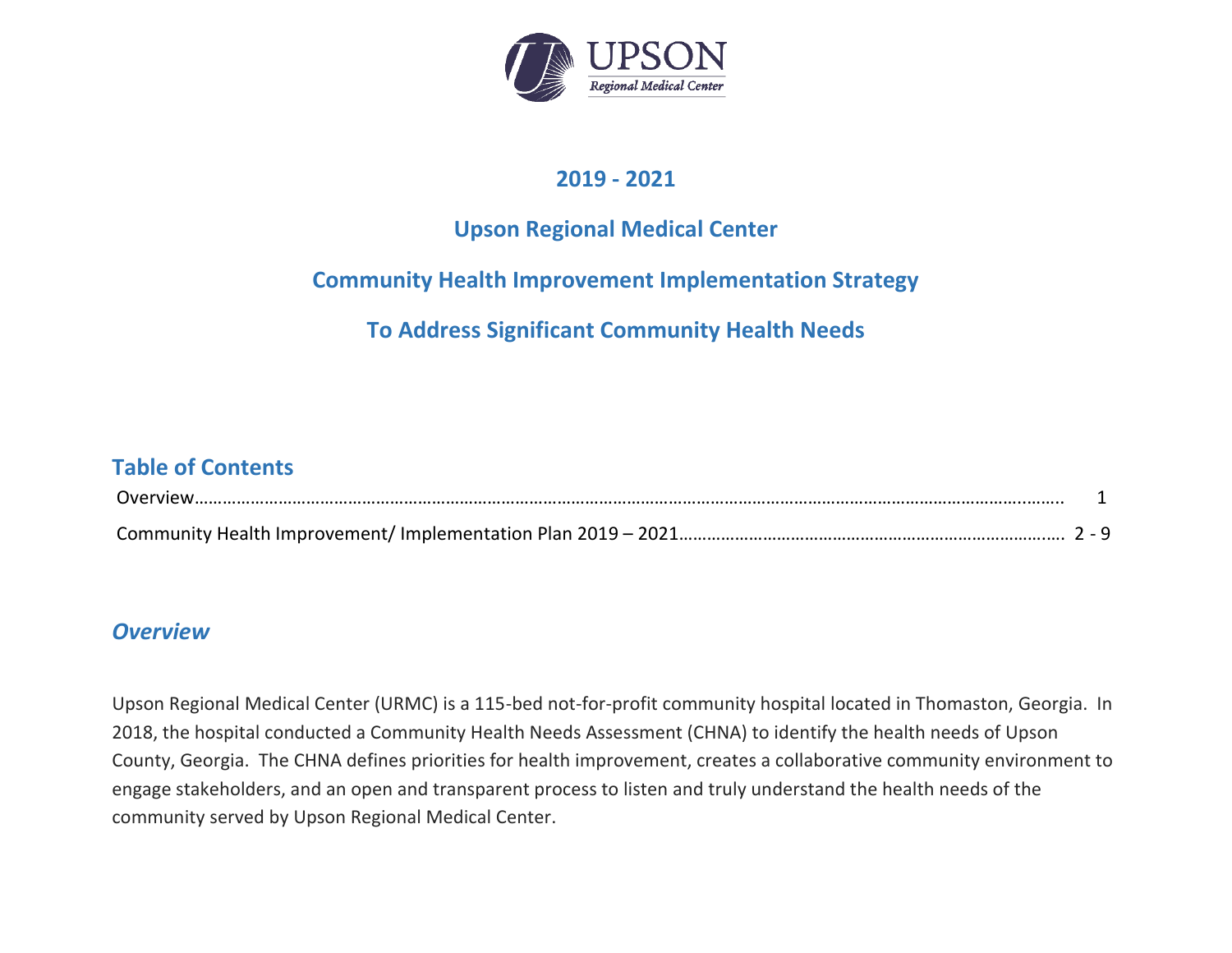This document is the URMC Implementation Plan outlining how the hospital plans to address significant health needs in the community. Many of the action items are continuations of previous CHNA implementation plans. This report is made widely available to the community via Upson Regional Medical Center's website, www.URMC.org.

### *Community Health Improvement/ Implementation Plan 2019 – 2021*

To successfully make our community healthier, it is necessary to have a collaborative venture which brings together all of the care providers, citizens, government, schools, churches, not-for-profit organizations and business and industry around an effective plan of action. The CHNA is contained in a separate document and posted on URMC's website, [www.urmc.org.](http://www.urmc.org/)

Based on the results of the CHNA, URMC has selected three of the identified significant health needs to address.

- **1. Poverty & Jobs**
- **2. Access to Primary Care and Mental Health**
- **3. Obesity & Chronic Diseases**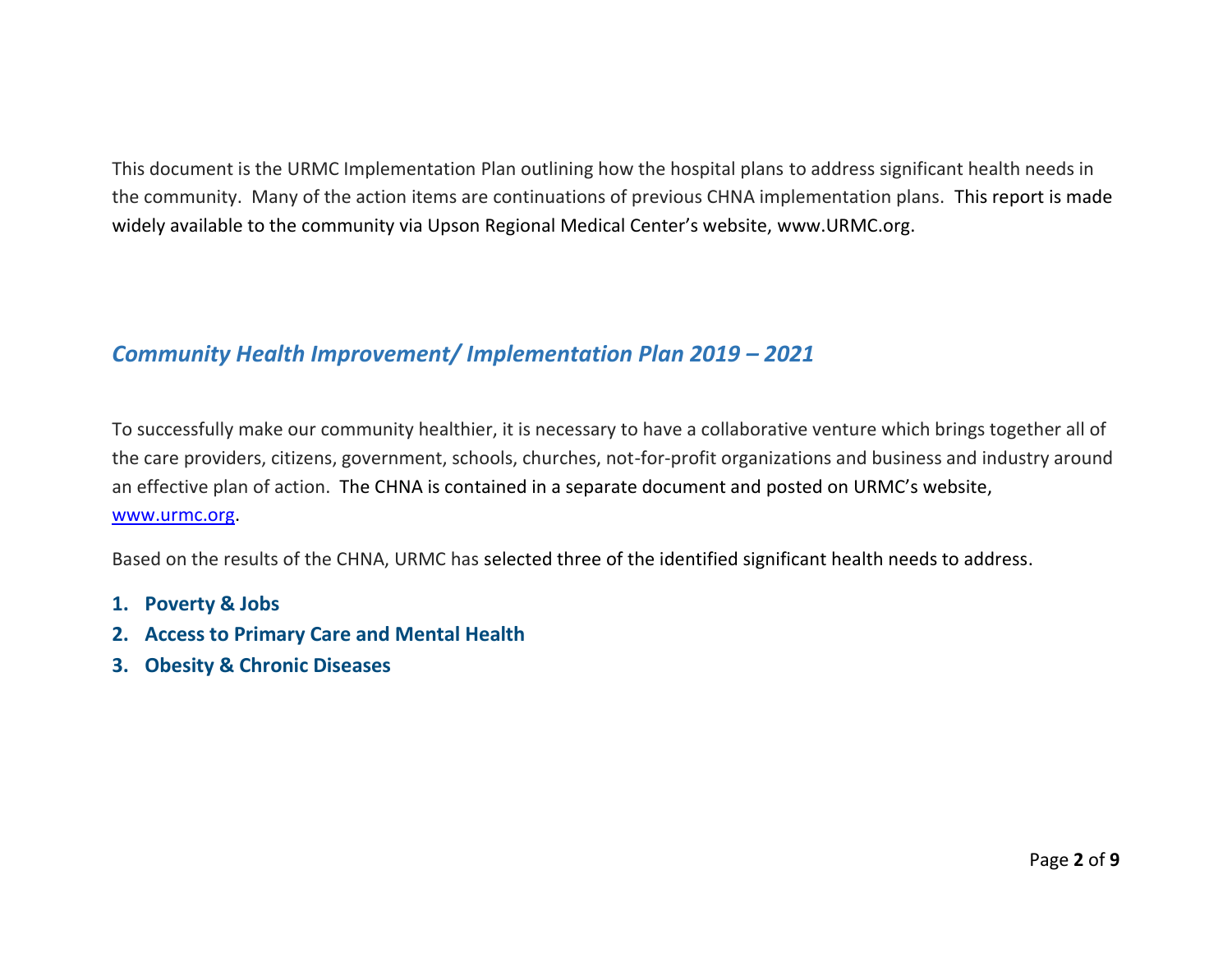# Priority 1: Poverty & Jobs

| <b>Actions/ Tactics</b>                                            | <b>Anticipated Impact</b>                                                                                                                                               | <b>Hospital Resources</b><br><b>Contributed</b><br>(Programs, Staff,<br><b>Budget)</b> | <b>Outcomes to</b><br><b>Measure</b> | <b>Community</b><br><b>Organization</b><br><b>Collaborators</b><br>(if applicable) |
|--------------------------------------------------------------------|-------------------------------------------------------------------------------------------------------------------------------------------------------------------------|----------------------------------------------------------------------------------------|--------------------------------------|------------------------------------------------------------------------------------|
| Raise internal minimum wage<br>to \$11/hour for all<br>employees   | Increased staff retention,<br>increased recruitment of<br>qualified staff, and more<br>individuals with higher<br>incomes in the community.                             | <b>Budgeted funds increase</b>                                                         | Turnover rates                       |                                                                                    |
| <b>Work-based learning interns</b>                                 | Expose high school students<br>to the work environment of<br>hospital activities involving<br>direct patient care and roles<br>that support patient care<br>activities. | Existing hospital staff train<br>students in specific jobs<br>assigned                 | Turnover rates                       | Upson Lee High School<br>Pike County High School                                   |
| Salary market adjustments<br>for designated staff                  | Increased staff retention,<br>more individuals with higher<br>incomes in the community.                                                                                 | <b>Budgeted funds increase</b>                                                         | Turnover rates                       |                                                                                    |
| <b>Growth of business creating</b><br>additional jobs in community | More jobs created                                                                                                                                                       | <b>Budgeted staffing funds</b>                                                         | Number of new hires                  |                                                                                    |
| <b>Nurse Residency Program</b>                                     | More jobs created through a<br>program to yield better<br>prepared new or<br>inexperienced nurses                                                                       | <b>Budgeted funds</b>                                                                  | Number of new hires                  | Community Colleges, and<br><b>State Colleges</b>                                   |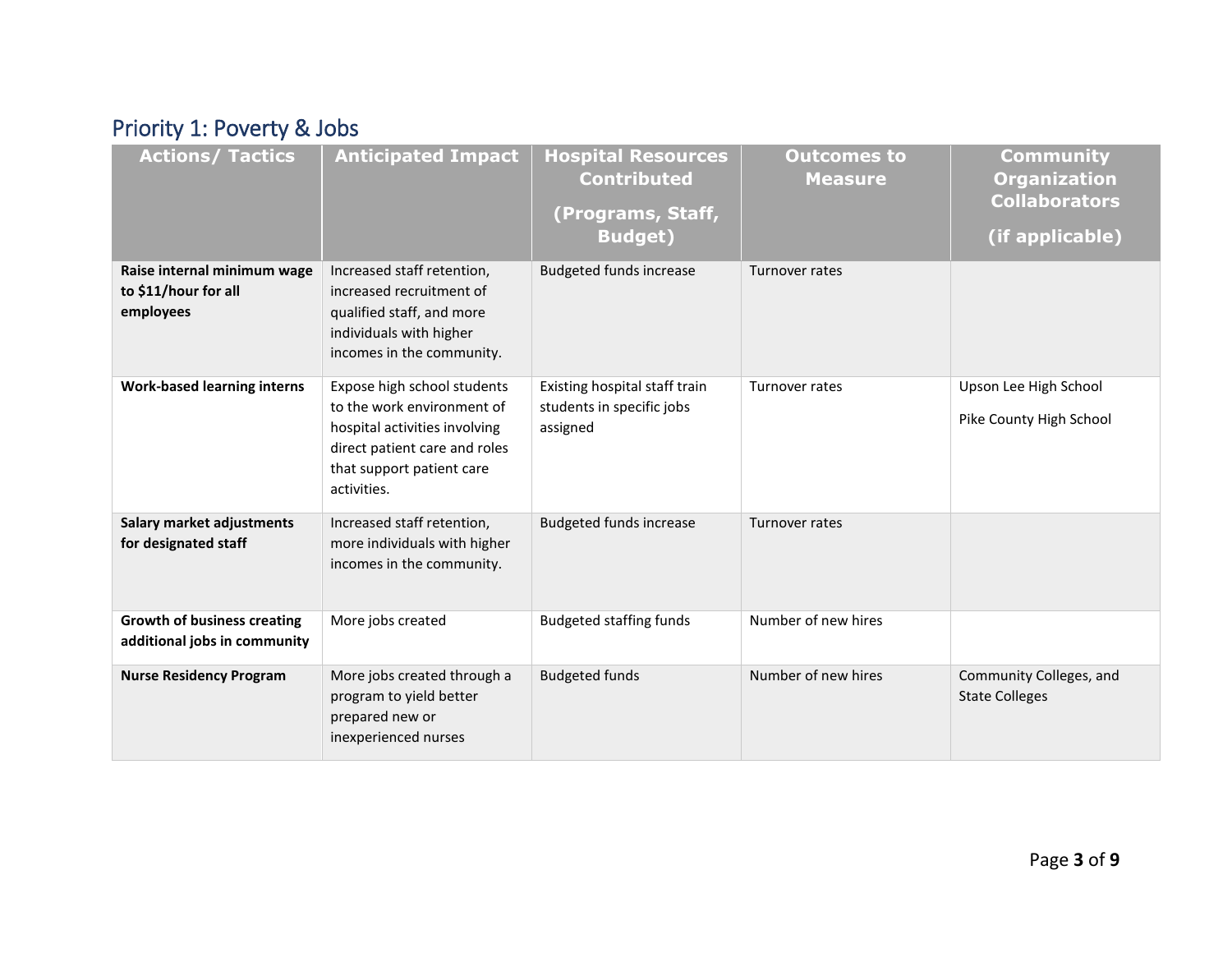# Priority 2: Access to Care

| <b>Actions/ Tactics</b>                                                                                                                                                                                                                              | <b>Anticipated Impact</b>                                                                                                                                                                                                                                                                                                                                                                                                                                                                                                                          | <b>Hospital Resources</b><br><b>Contributed</b><br>(Programs, Staff,<br><b>Budget)</b> | <b>Outcomes to</b><br><b>Measure</b>                                                                                                    | <b>Community</b><br><b>Organization</b><br><b>Collaborators</b><br>(if applicable) |
|------------------------------------------------------------------------------------------------------------------------------------------------------------------------------------------------------------------------------------------------------|----------------------------------------------------------------------------------------------------------------------------------------------------------------------------------------------------------------------------------------------------------------------------------------------------------------------------------------------------------------------------------------------------------------------------------------------------------------------------------------------------------------------------------------------------|----------------------------------------------------------------------------------------|-----------------------------------------------------------------------------------------------------------------------------------------|------------------------------------------------------------------------------------|
| <b>Provide additional access</b><br>points for walk-in care for the<br>community. Develop Rural<br>Health Clinic (RHC) as a<br>resource for underserved and<br>underinsured population.<br><b>Explore telemedicine for</b><br>primary care resource. | Addition of walk -in primary<br>care resources to include<br>telemedicine for primary care<br>will increase the access of<br>care through convenience and<br>ease of access, lessen times<br>between on-set of symptoms<br>and treatment, resulting in<br>positive impact for<br>community health. RHC as a<br>community resource will<br>allow ease of access for<br>underserved and<br>underinsured populations,<br>developing a fiscally<br>responsible alternative to<br><b>Emergency Department</b><br>utilization for primary care<br>needs. | Increase staff budget and<br>increased operational and<br>technical support.           | Improved community health<br>and outcomes.<br>Decrease non-emergent visits<br>to ED.<br><b>Improved Patient Satisfaction</b><br>scores. | Georgia Department of<br><b>Community Health</b>                                   |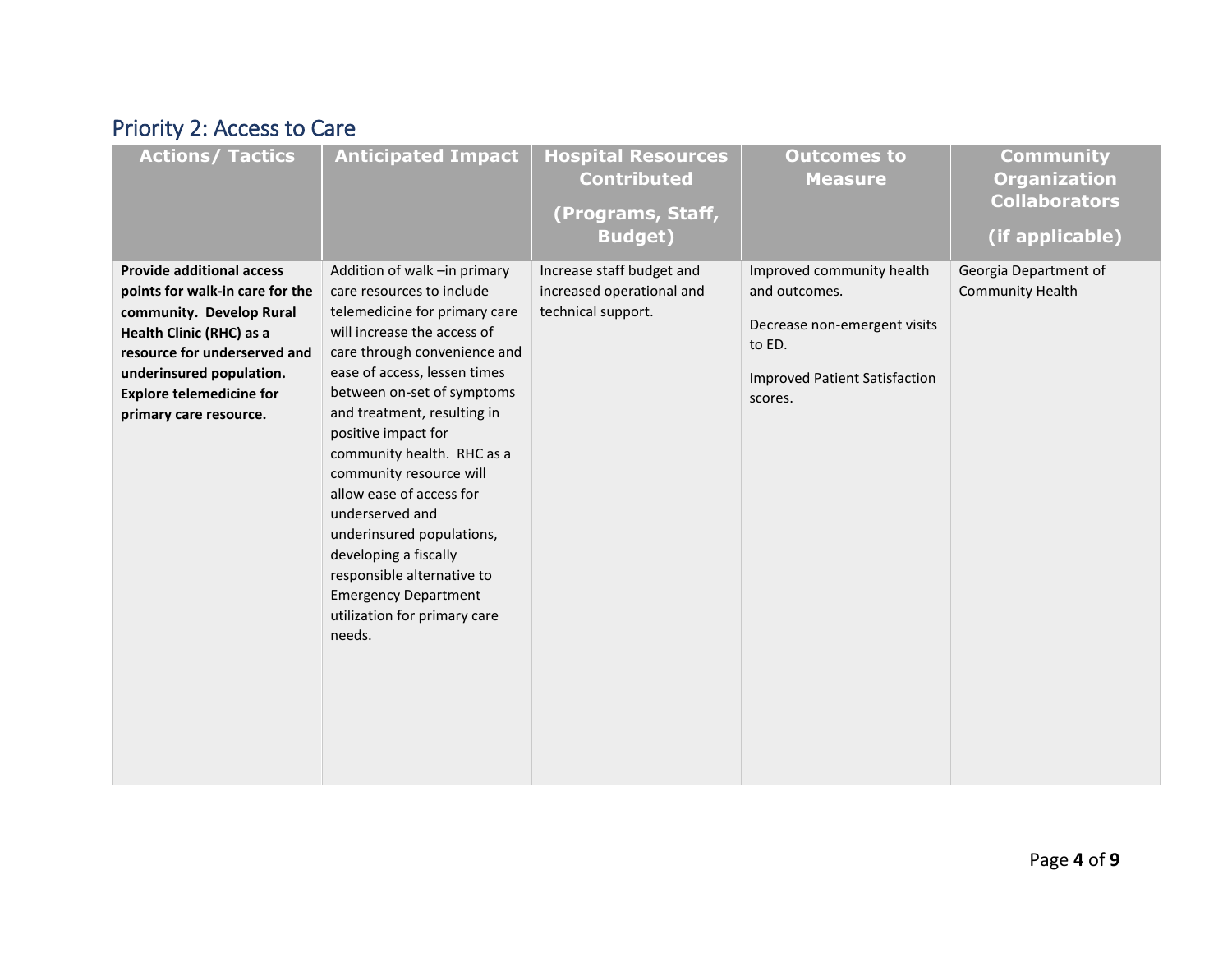| <b>Actions/ Tactics</b>                                                                                                                                                                                                                                                                                                                                                                                                                                           | <b>Anticipated Impact</b>                                                                                                                                                                                                                                                                                                                                                                                 | <b>Hospital Resources</b><br><b>Contributed</b><br>(Programs, Staff,<br><b>Budget)</b> | <b>Outcomes to</b><br><b>Measure</b>                                                                                                                                                                                                                                    | <b>Community</b><br><b>Organization</b><br><b>Collaborators</b><br>(if applicable)                                                                   |
|-------------------------------------------------------------------------------------------------------------------------------------------------------------------------------------------------------------------------------------------------------------------------------------------------------------------------------------------------------------------------------------------------------------------------------------------------------------------|-----------------------------------------------------------------------------------------------------------------------------------------------------------------------------------------------------------------------------------------------------------------------------------------------------------------------------------------------------------------------------------------------------------|----------------------------------------------------------------------------------------|-------------------------------------------------------------------------------------------------------------------------------------------------------------------------------------------------------------------------------------------------------------------------|------------------------------------------------------------------------------------------------------------------------------------------------------|
| <b>Expansion of patient</b><br>centering approach to<br>obstetrical community care.<br>In coordination with local<br><b>Department of Public Health,</b><br>promotion and expansion of<br><b>Pregnancy Centering classes</b><br>offered by education of<br>additional staff resources as<br>"Class Facilitators", assess<br>strategy, capacity and<br>sustainability of the project<br>through Georgia's Centering<br><b>Pregnancy Incentive Pilot</b><br>Project | Promote social relationships<br>between patients for<br>increased support; educate<br>patients regarding importance<br>of prenatal care compliance,<br>increase appointment<br>capacity by creation of group<br>appointment approach.<br>Increased compliance and<br>education of community will<br>result in improved prenatal<br>care, improved birth<br>outcomes and positive patient<br>satisfaction. | Staff education and<br>certification. Minimal supply<br>costs for facilitation         | Improved compliance with<br>prenatal care.<br>Improved birth outcomes and<br>newborn health                                                                                                                                                                             | Upson County Department of<br><b>Public Health</b><br>Georgia Department of<br><b>Community Health</b><br>Georgia State University<br>March of Dimes |
| <b>Physician and APP</b><br>recruitment for specialist and<br>primary care. Expanding the<br>community access to care.<br>This should include<br><b>Population Health and</b><br>Chronic care management<br><b>Provider resource</b>                                                                                                                                                                                                                              | Increase appointment<br>availability for primary care,<br>implementation of population<br>health, chronic care<br>management, incorporating<br>transition of care will<br>positively impact community<br>health through compliance<br>and lessen readmissions and<br>frequency of use of ER<br>resources                                                                                                  | Increase cost associated with<br>staff and provider resources.                         | Improved compliance with<br>prenatal care.<br>Improved birth outcomes and<br>newborn health.<br>mproved healthcare<br>compliance for chronic<br>conditions and outcomes.<br>Decrease non-emergent visits<br>to ED.<br>Decrease readmission rates<br>and length of stay. |                                                                                                                                                      |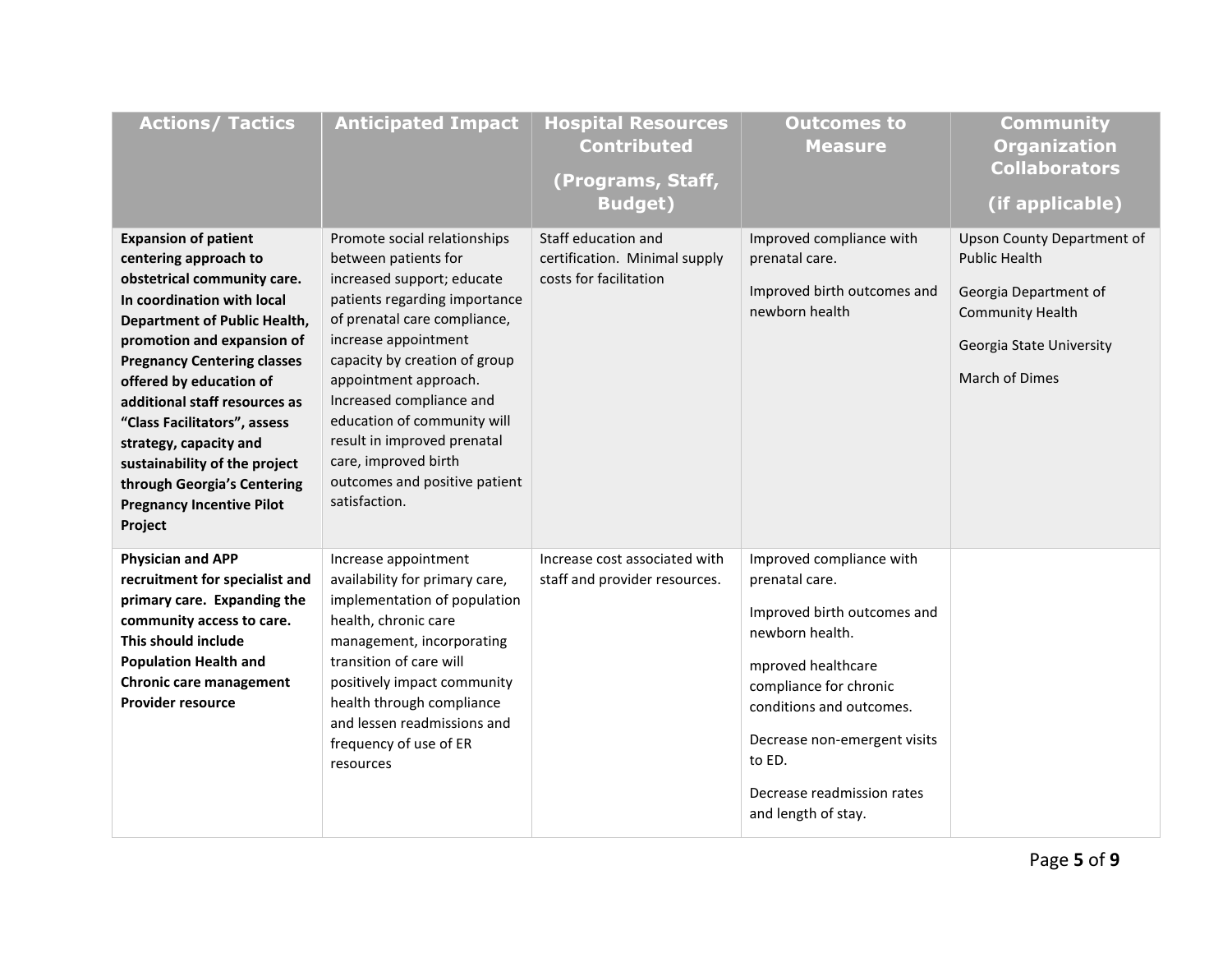| <b>Actions/ Tactics</b>                                                                                                                                                                                      | <b>Anticipated Impact</b>                                                                                                                                                                            | <b>Hospital Resources</b><br><b>Contributed</b><br>(Programs, Staff,<br><b>Budget)</b>                                                                                                             | <b>Outcomes to</b><br><b>Measure</b>            | <b>Community</b><br><b>Organization</b><br><b>Collaborators</b><br>(if applicable) |
|--------------------------------------------------------------------------------------------------------------------------------------------------------------------------------------------------------------|------------------------------------------------------------------------------------------------------------------------------------------------------------------------------------------------------|----------------------------------------------------------------------------------------------------------------------------------------------------------------------------------------------------|-------------------------------------------------|------------------------------------------------------------------------------------|
| Establish "Silver Care", as an<br>inpatient hospital mental<br>health unit. Develop mental<br>health resource for the<br>unique challenges of<br>treatment and care for<br>communities' aging<br>population. | Meet needs of community to<br>improve quality of life for<br>aging population by being<br>able to provide care and<br>mental health services not<br>previously addressed within<br>the service area. | Increase cost associated with<br>staff and provider resources.<br>Hospital renovation costs to<br>ensure compliance and safety<br>requirements involved with<br>care of the patient<br>population. | Improved mental health of<br>community seniors. |                                                                                    |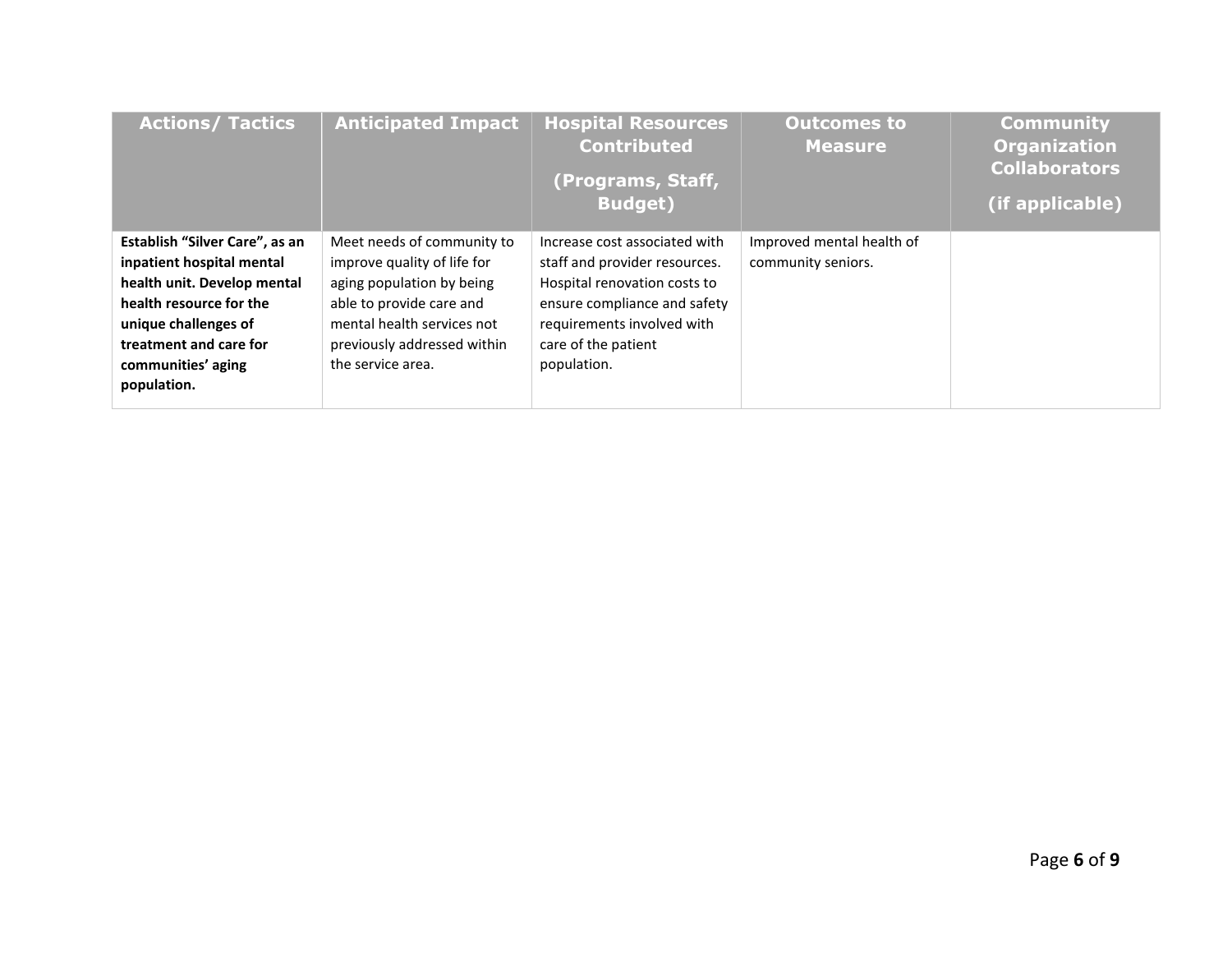## Priority 3: Obesity & Chronic Disease

| <b>Actions/ Tactics</b>                                                             | <b>Anticipated Impact</b>                                                                                                                                                                                                                                                                                                                                                                                       | <b>Hospital Resources</b><br><b>Contributed</b><br>(Programs, Staff,<br><b>Budget)</b>                  | <b>Outcomes to</b><br><b>Measure</b>                                                                          | <b>Community</b><br><b>Organization</b><br><b>Collaborators</b><br>(if applicable)                                            |
|-------------------------------------------------------------------------------------|-----------------------------------------------------------------------------------------------------------------------------------------------------------------------------------------------------------------------------------------------------------------------------------------------------------------------------------------------------------------------------------------------------------------|---------------------------------------------------------------------------------------------------------|---------------------------------------------------------------------------------------------------------------|-------------------------------------------------------------------------------------------------------------------------------|
| <b>Provide monthly diabetes</b><br>education on disease<br>management and nutrition | Diabetes requires daily care<br>and attention/compliance by<br>the patient in addition to<br>healthcare providers<br>providing medical oversight.<br>More than many<br>pharmacological therapies,<br>diabetes education is<br>fundamental and improves<br>A1c (a laboratory measure of<br>blood glucose control) by as<br>much as 0.76% and CDE<br>discusses patients' recent<br>results and levels of control. | <b>Budgeted Certified Diabetes</b><br>Educator (CDE), RN and a<br>Registered Dietitian<br>Nutritionist. | Increase in quality of life,<br>changes in A1c results,<br>reduced ER visits and reduced<br>hospitalizations. | Area physician offices,<br><b>Upson County Health</b><br>Department, area dental<br>offices, and locally owned<br>pharmacies. |
| Provide blood glucose<br>screenings at community<br>health fairs                    | Identify individuals who may<br>have pre-diabetes or diabetes<br>and refer to medical providers<br>and diabetes education<br>services based on screening<br>results.                                                                                                                                                                                                                                            | <b>Budgeted Certified Diabetes</b><br>Educator (CDE), RN or<br>designee.                                | Increase in quality of life,<br>reduced ER visits and reduced<br>hospitalizations.                            | Upson County Health Dept.<br>Gordon State College and<br>University,<br>Southern Rivers Energy                                |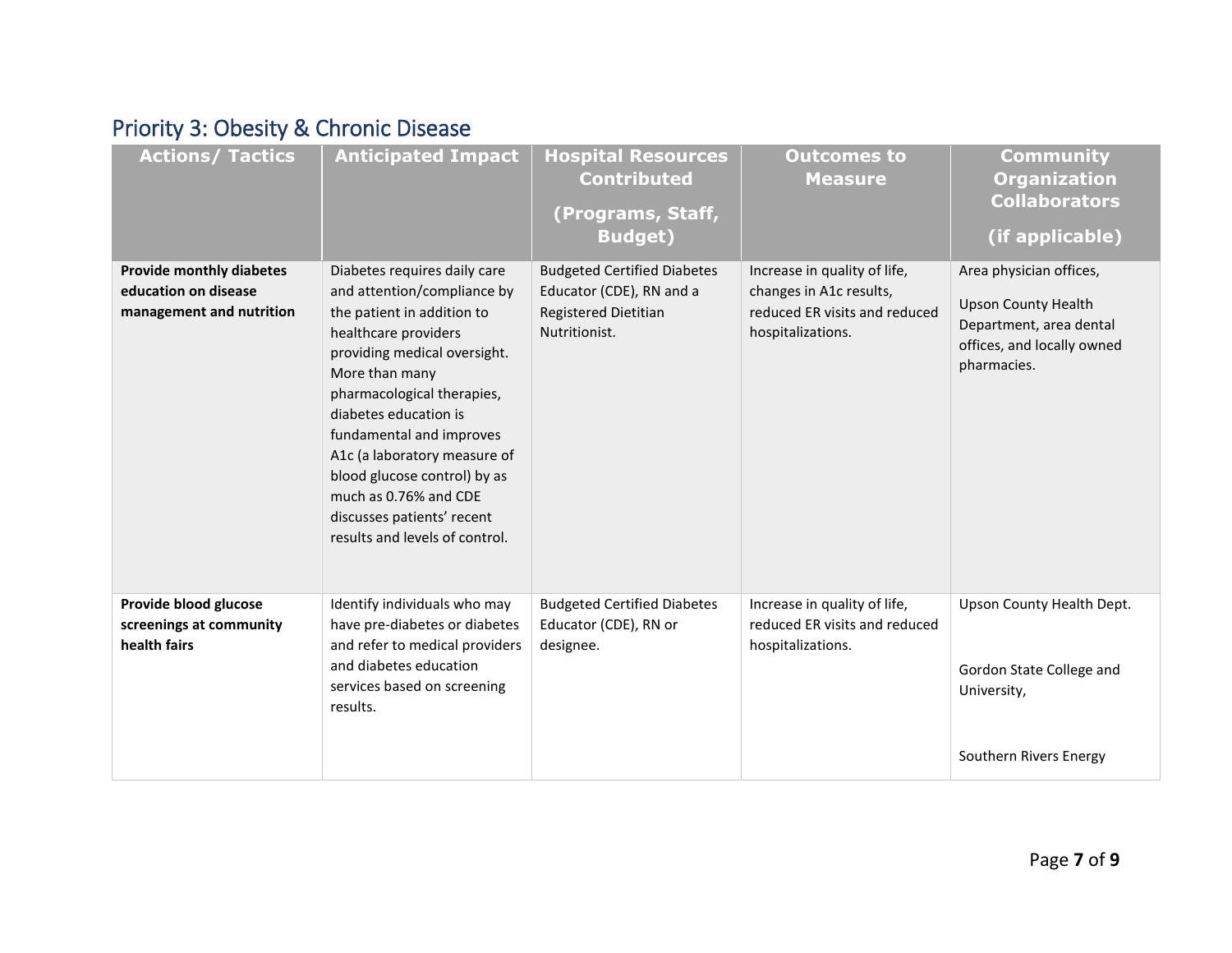| <b>Actions/ Tactics</b>                                                                                                                                      | <b>Anticipated Impact</b>                                                                                                                                  | <b>Hospital Resources</b><br><b>Contributed</b><br>(Programs, Staff,<br><b>Budget)</b>                                                                                                                                    | <b>Outcomes to</b><br><b>Measure</b>                                                                                                   | <b>Community</b><br><b>Organization</b><br><b>Collaborators</b><br>(if applicable)              |
|--------------------------------------------------------------------------------------------------------------------------------------------------------------|------------------------------------------------------------------------------------------------------------------------------------------------------------|---------------------------------------------------------------------------------------------------------------------------------------------------------------------------------------------------------------------------|----------------------------------------------------------------------------------------------------------------------------------------|-------------------------------------------------------------------------------------------------|
| <b>Provide insulin to</b><br>uninsured/underserved<br>patients.                                                                                              | Patient assistance program<br>for the uninsured or<br>underinsured person with<br>diabetes who requires insulin<br>therapy.                                | Utilize 340b program to<br>provide insulin for persons in<br>need of insulin<br>therapy. Blood glucose<br>meters, strips, supplies, and<br>insulin syringes are also<br>available as needed for<br>persons with diabetes. | Improved disease<br>management, delayed or<br>prevented disease<br>complications, decreased<br>hospital admissions and<br>readmissions | <b>Pharmaceutical Vendors</b><br>provide syringes and supplies<br>for blood glucose monitoring. |
| <b>Provide resources to online</b><br>health education resources<br>via www.urmc.org                                                                         | The URMC website provides<br>information about our free<br>diabetes classes and the<br>professionals providing<br>diabetes care and education<br>services. |                                                                                                                                                                                                                           |                                                                                                                                        |                                                                                                 |
| Provide an evidenced based<br>weight management<br>education class (Core 4)                                                                                  | Provide education for healthy<br>weight loss and other<br>nutrition information                                                                            | Budgeted supplies and staff of<br>Registered, Licensed<br>Dietitian/Nutritionist.                                                                                                                                         | Improved glucose control,<br>blood pressure, and digestive<br>health                                                                   | Area physician offices                                                                          |
| <b>Provide healthy eating</b><br>education material at<br>community health fairs with<br>special emphasis on weight<br>management and chronic<br>conditions. | The anticipated impact would<br>be improved weight status<br>and eating habits.                                                                            | Budgeted supplies and staff of<br>Registered, Licensed<br>Dietitian/Nutritionist                                                                                                                                          | Improved glucose control,<br>blood pressure control,<br>hydration, and digestive<br>health.                                            | <b>Upson County Health</b><br>Department<br>Southern Rivers Energy                              |